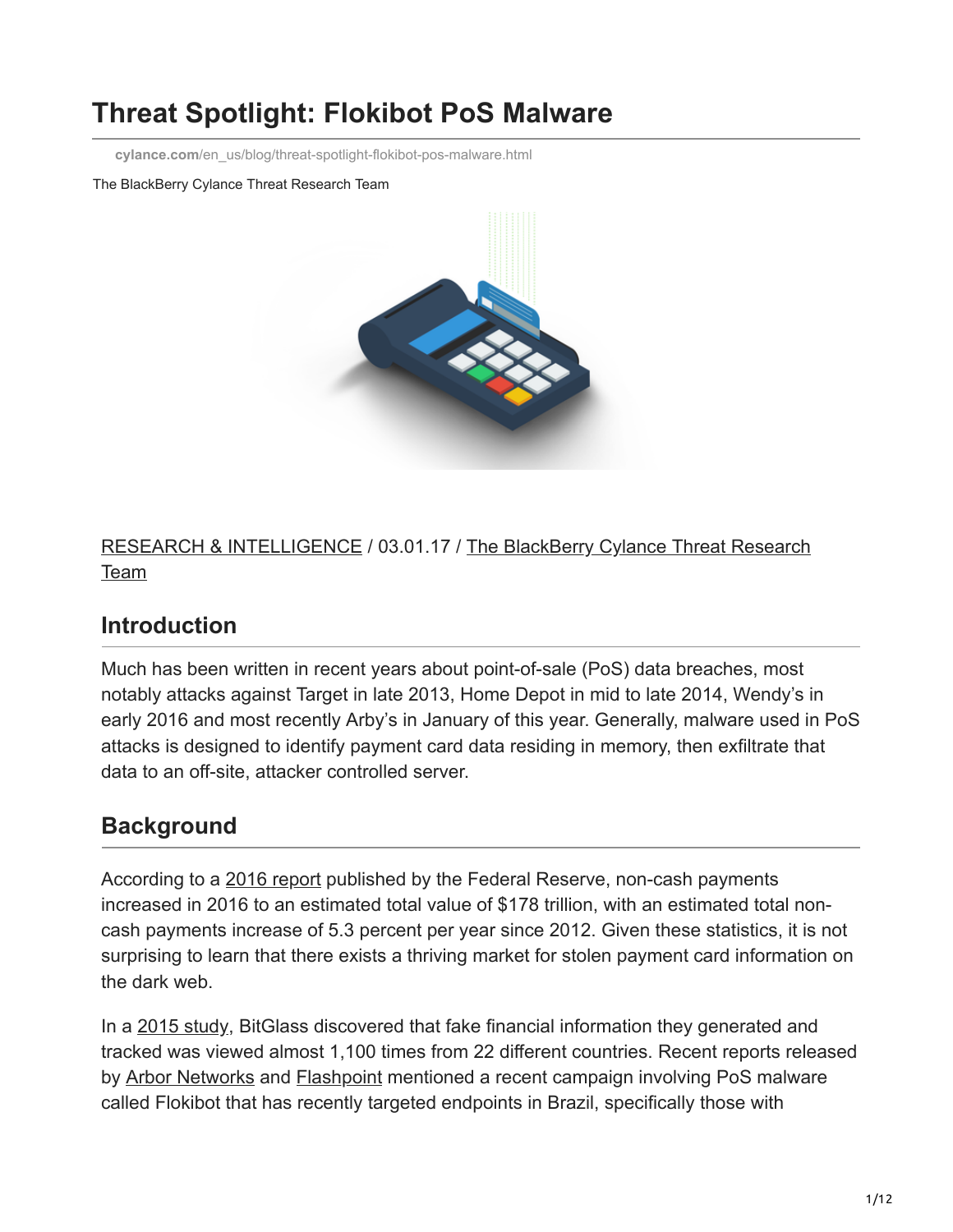Portuguese language versions of Windows 7 installed. Both reports have excellent breakdowns of the files and attack chain analysis which will not be repeated here.

## **Testing RAM Scraping Protection**

CylancePROTECT® actively blocks RAM scraping techniques used by this type of PoS [threat, so the Cylance Threat Guidance Team set out to discover how CylancePROTECT](https://threatvector.cylance.com/en_us/home/cylance-vs-flokibot-pos-malware.html) would react to Flokibot in a test environment.

First, a brief introduction to what kind of data is encoded on a credit or debit card. The magnetic stripe on the back of a financial payment card contains three "tracks" of data: Track 1, Track 2 and Track 3 (which is rarely used). Track 1 contains, among other things, the account holder's name, account number, expiration date and CVV number. Track 2 contains much of the same information, except for the account holder's name and some of the other checks, and is ultimately less data over all, while still possessing enough data to generate a fake payment card. This makes the information contained on Track 2 a prime target for attackers. The format of the information contained within Track 2 is illustrated below: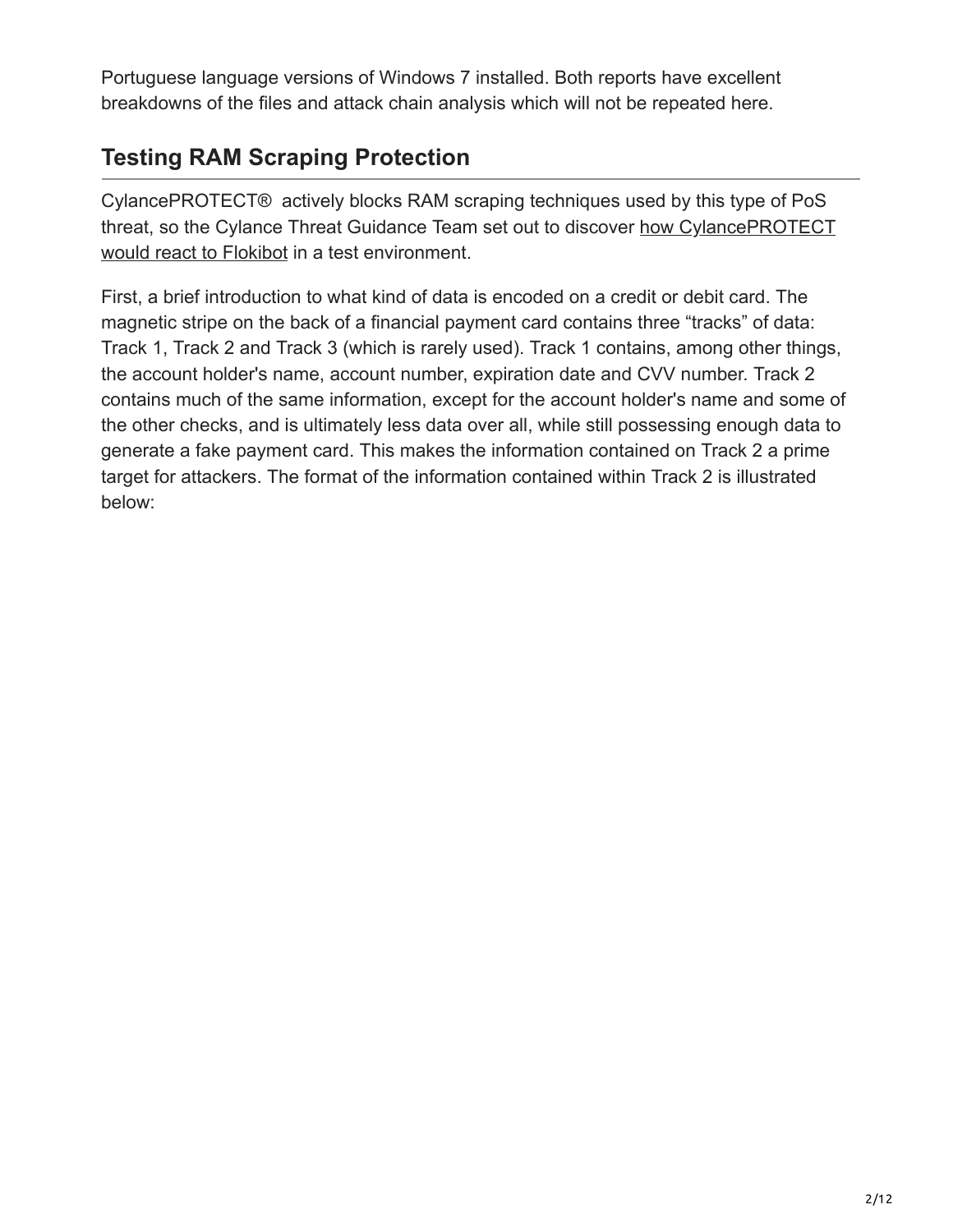# Fig1\_Floikibot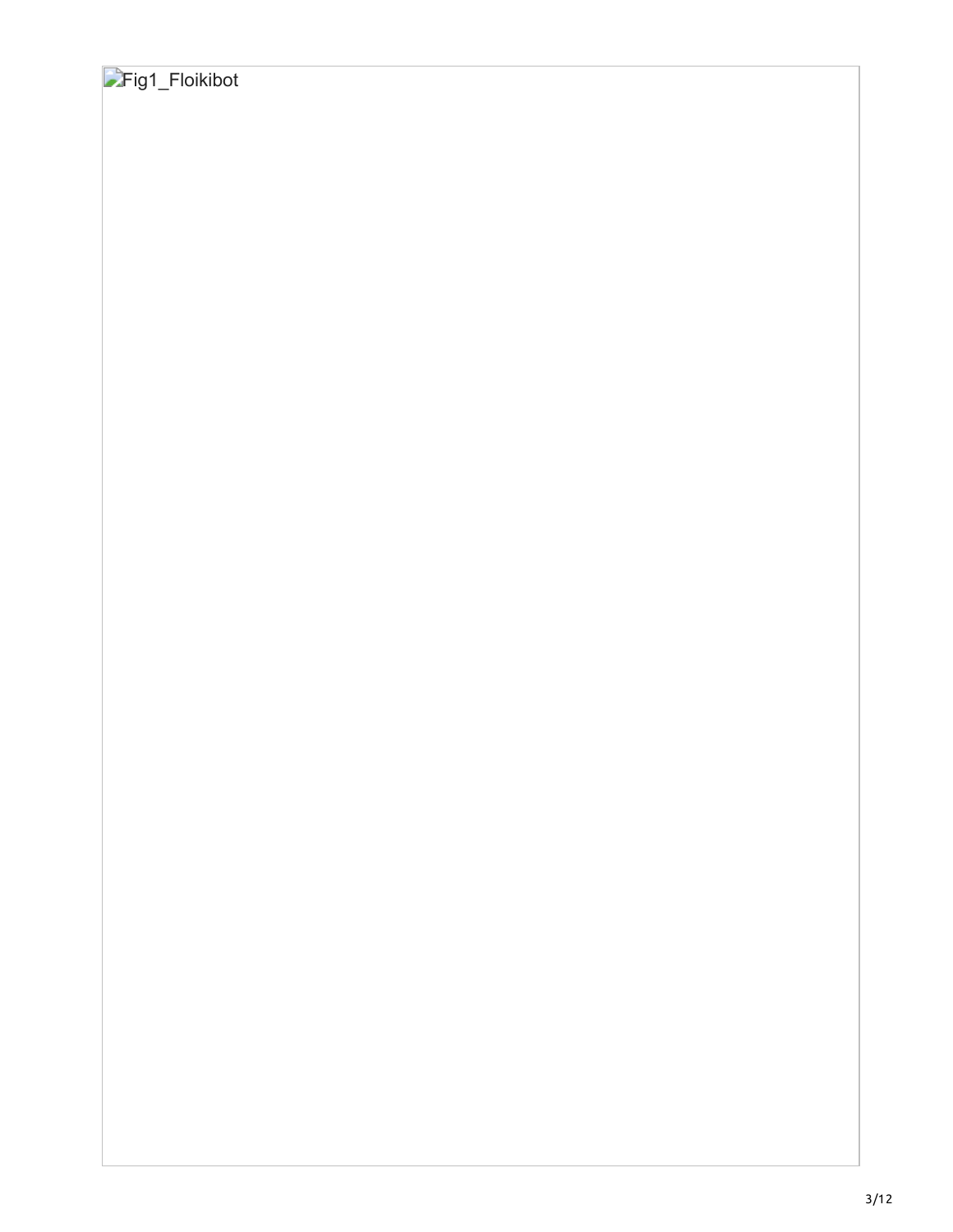*Figure 1. Track 2 Data (image by Duo Security: https://duo.com/blog/pos-malware-a-pcinightmare)*

We located a recent sample of Flokibot and copied it into a test environment with CylancePROTECT v1400 installed and online, where it was quarantined pre-execution: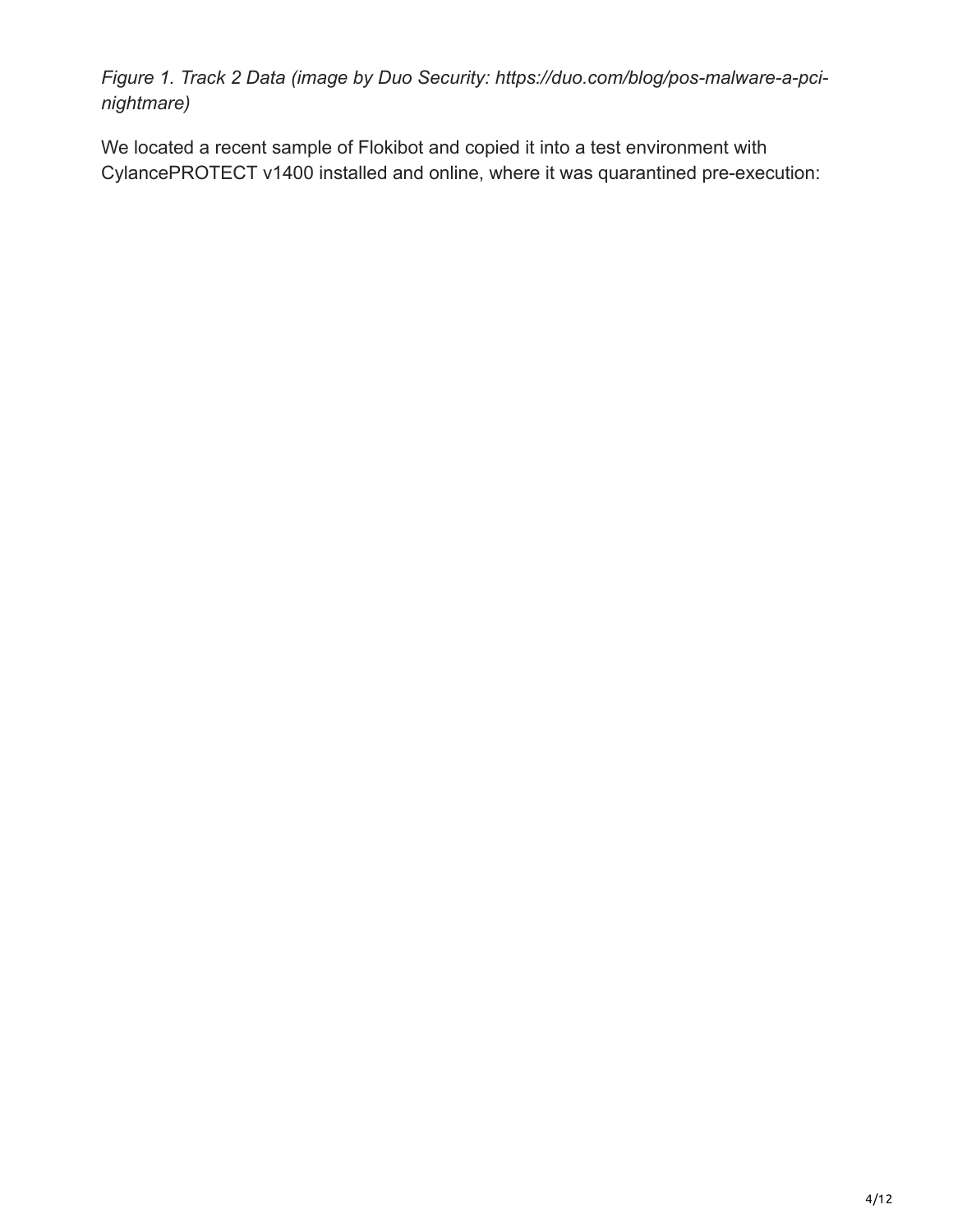## Fig2\_Floikibot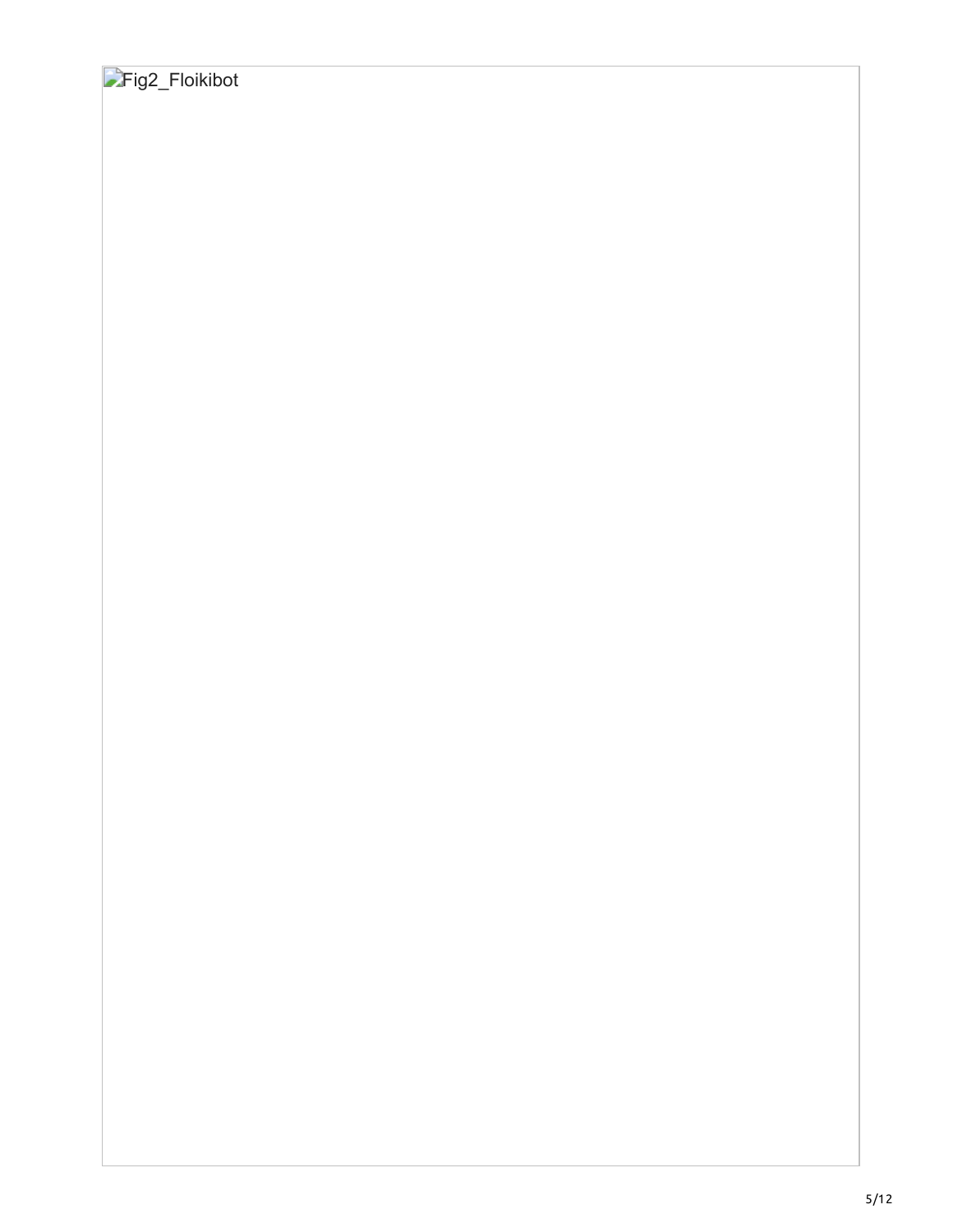#### *Figure 2. Malware Quarantined Pre-execution*

Then, we took CylancePROTECT offline and again discovered the same results: the file was quarantined pre-execution, seen below: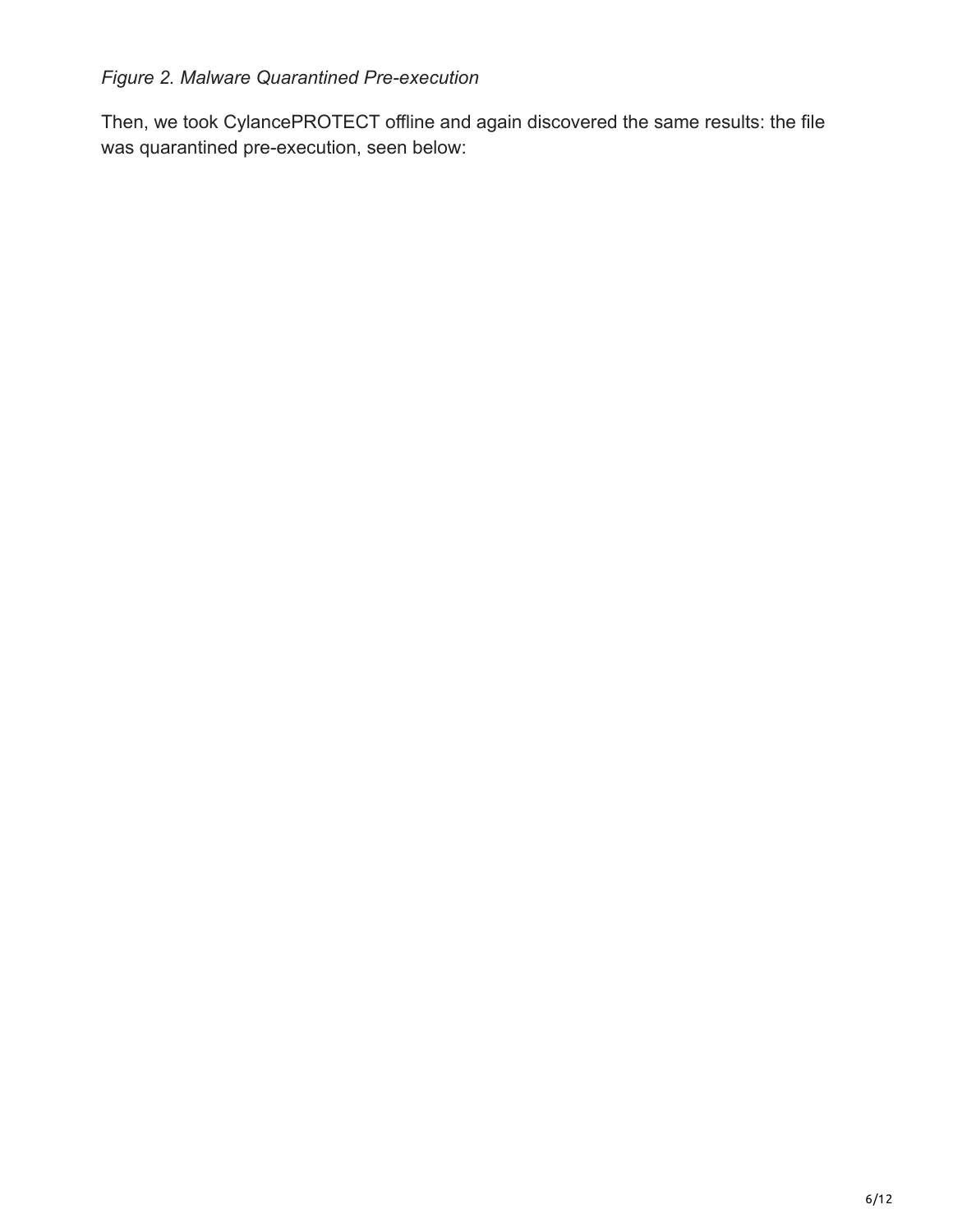# Fig3\_Floikibot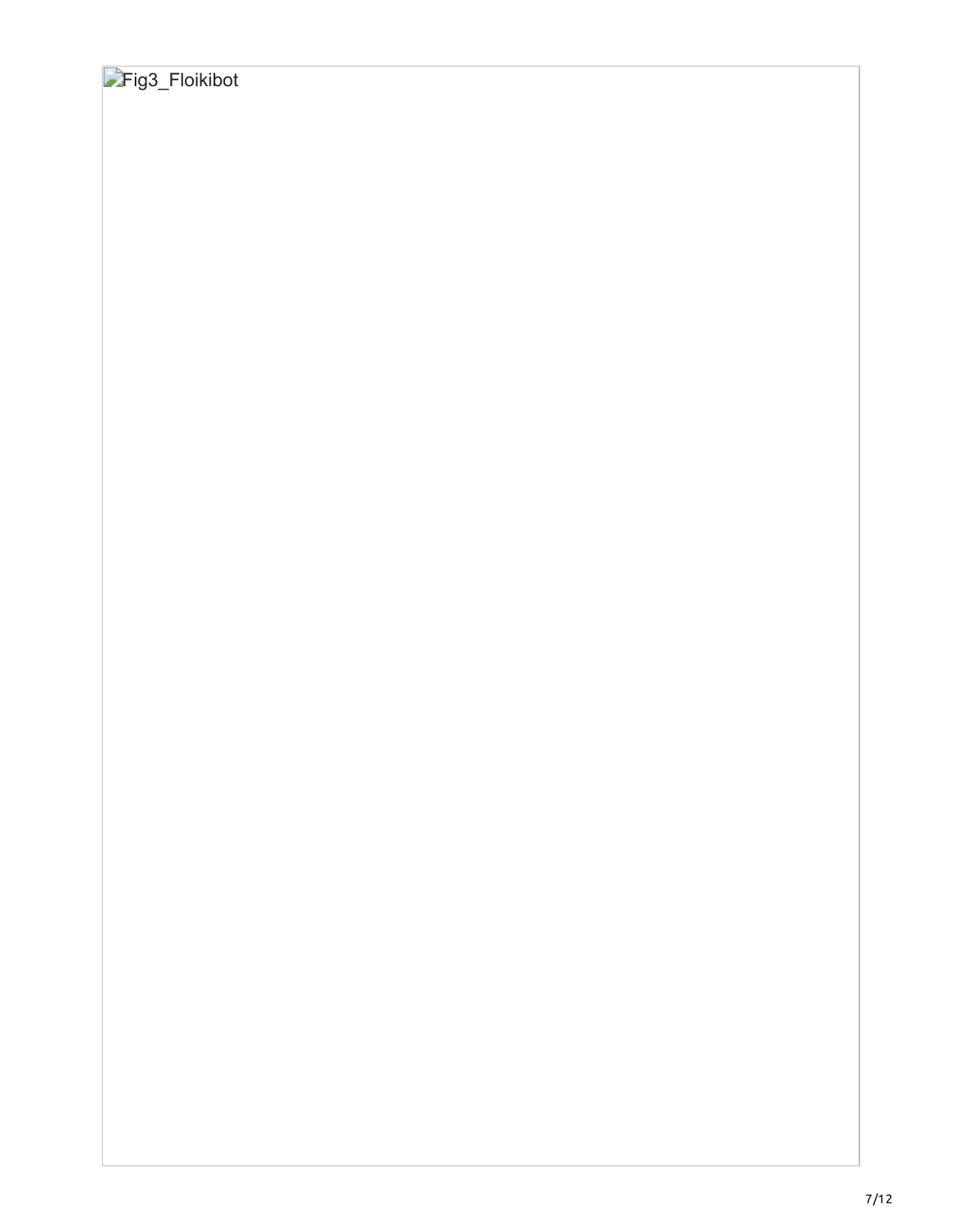#### *Figure 3. Malware Quarantined Pre-execution in Offline Mode*

It was at this point that we got curious to see what would happen if we removed every protection within CylancePROTECT's arsenal except for Memory Defense. So, we created a test environment with Portuguese language version of 32-bit Windows 7 Professional with CylancePROTECT installed.

There are several websites that allow a user to generate credit card numbers that adhere to the [Luhn Algorithm,](https://en.wikipedia.org/wiki/Luhn_algorithm) a checksum formula that is used to validate, among other things, credit and debit card numbers. The team leveraged one of these sites to generate fake credit card numbers for testing:

| <b>VISA</b>      | <b>MASTERCARD</b> |
|------------------|-------------------|
| 4556920012834452 | 5341701240865907  |
| 4929028434080223 | 5301666338130225  |
| 4532321332286920 | 5414957219825866  |
| 4916294386558609 | 5181854712024975  |

These numbers were used to generate strings that adhered to the formatting structure of the information contained on Track 2, an example is shown below:

*;xxxxxxxxxxxxxxxx=yymm1200123400000000?\**

Where 'x' represents the 16-digit account number and 'yymm' represents the card's expiration date, as year and month.

When the file is executed, it injects explorer.exe and as a result, any credit card number that lies within the memory space of that process should be susceptible to memory scraping by Flokibot. This means that we should be able to generate a string that adheres to the formatting above and enter it into an open Notepad document, then execute the file. The RAM scraping protection built into CylancePROTECT will recognize Track 2 data in memory and trigger an alert.

We disabled all protections in our test environment, except for Memory Defense. The preexecution setup of the test is shown below (again, note that we are using the Portuguese language version of 32-bit Windows 7 Professional):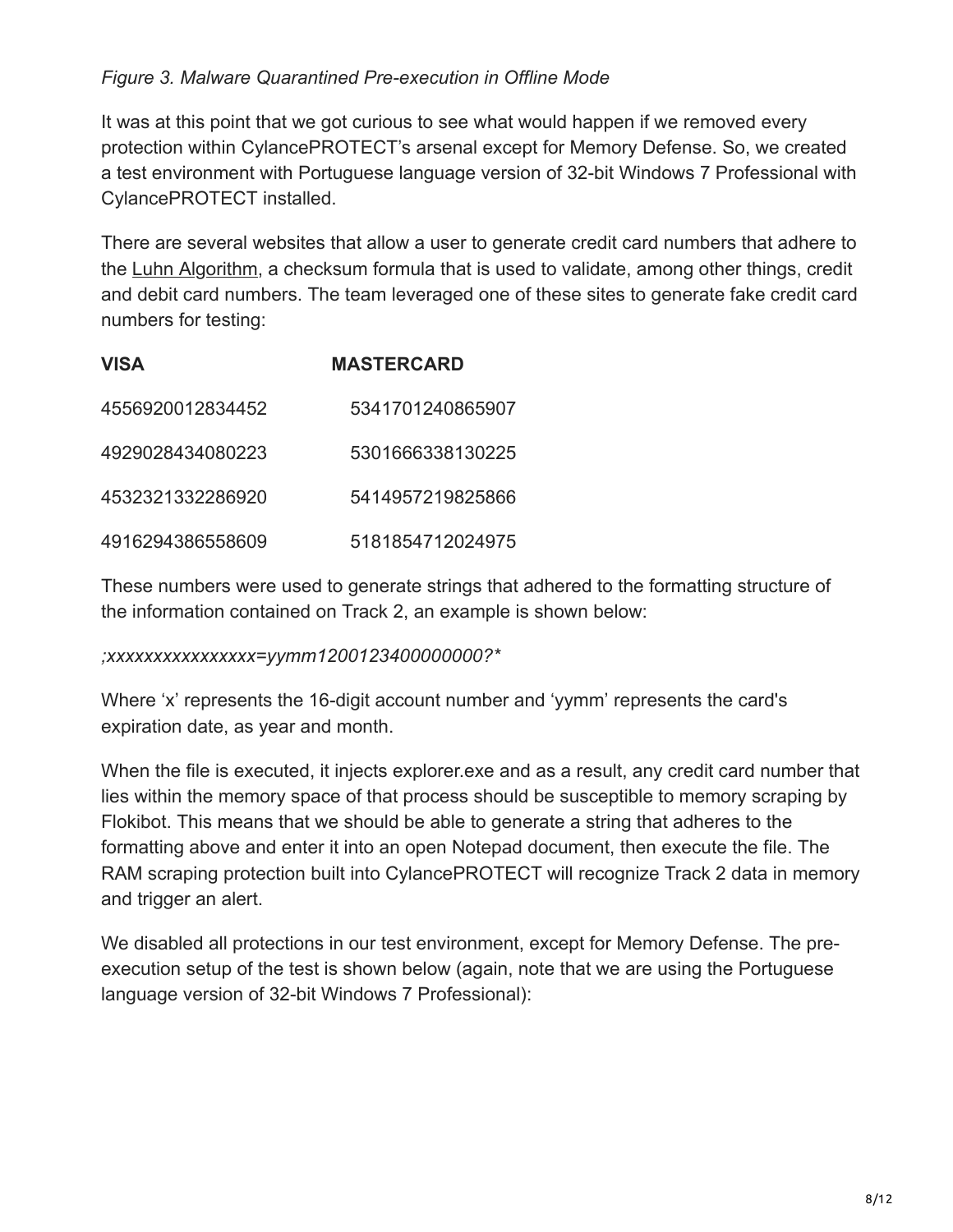## Fig4\_Floikibot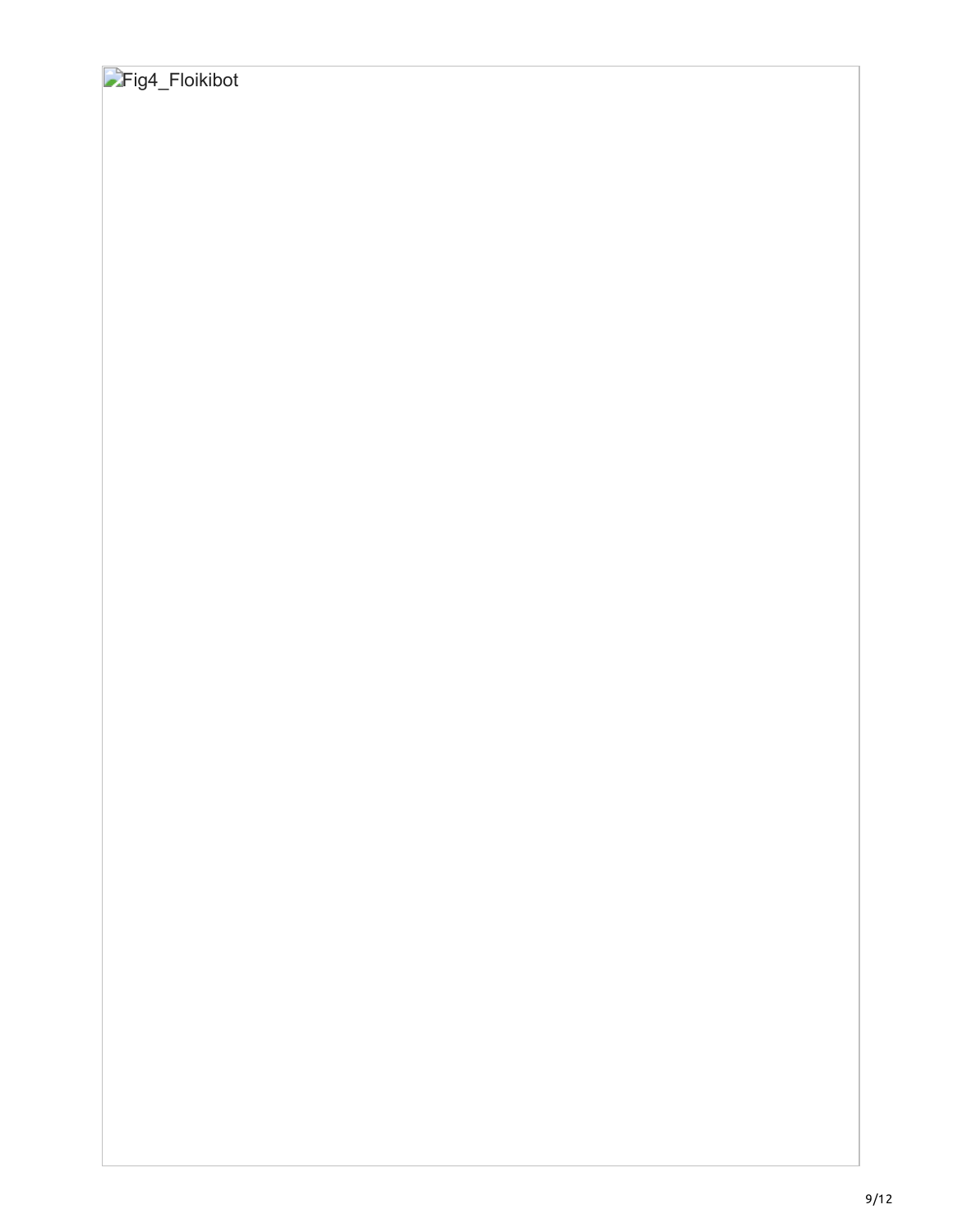#### *Figure 4. Pre-execution Setup*

At this point, we executed the file. With the properly formatted Track 2 data in memory, we will expect to see the RAM scraping protection trigger an alert when the malware is executed, which is exactly what happens. In the screenshot below, the alert (Violation: TrackDataRead) can be seen: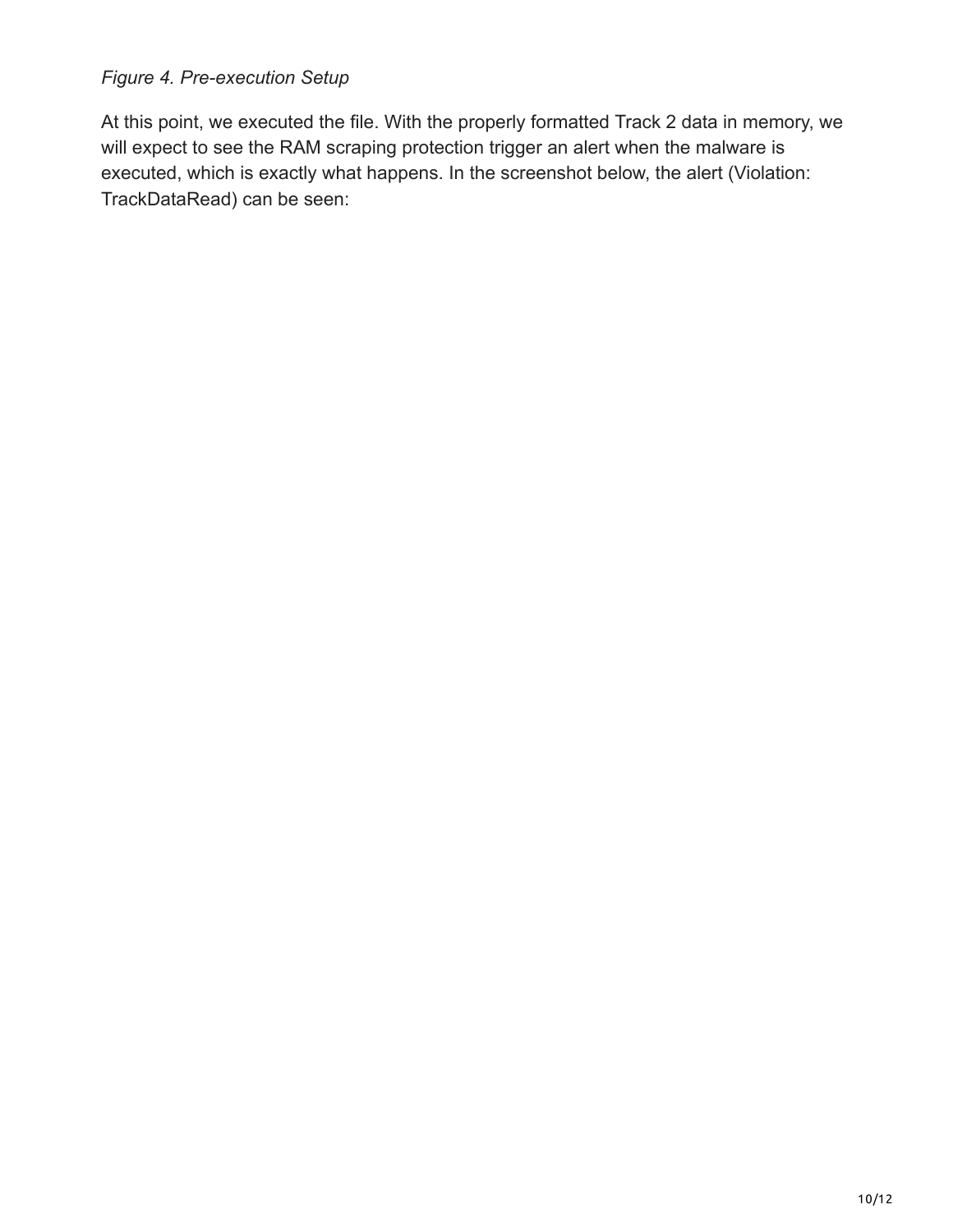# Fig5\_Floikibot